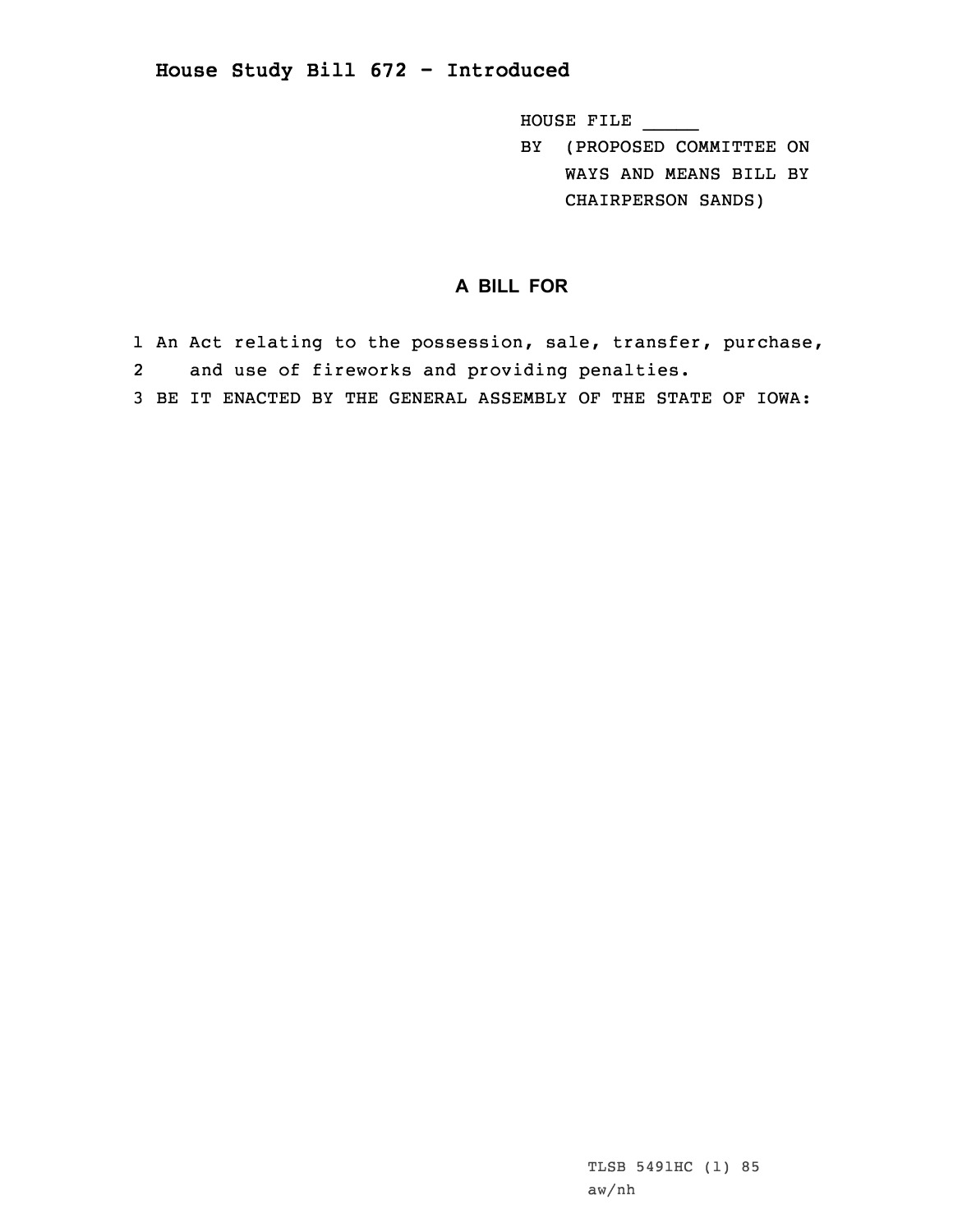1Section 1. Section 100.1, Code 2014, is amended by adding 2 the following new subsection:

 NEW SUBSECTION. 8. To order the suspension of the use of consumer fireworks, display fireworks, or novelties, as described in section 727.2, if the fire marshal determines that the use of such devices would constitute <sup>a</sup> threat to public 7 safety.

8 Sec. 2. Section 101A.1, subsection 3, Code 2014, is amended 9 to read as follows:

 3. *"Explosive"* means any chemical compound, mixture or device, the primary or common purpose of which is to function by explosion with substantially instantaneous release of gas and heat, unless such compound, mixture, or device is otherwise specifically classified by the United States department of transportation. The term *"explosive"* includes all materials which are classified as <sup>a</sup> class 1, division 1.1, 1.2, 1.3, or 1.4 explosive by the United States department of transportation, under 49 C.F.R. § 173.50, and all materials classified as explosive materials under 18 U.S.C. § 841, and includes, but is not limited to, dynamite, black powder, pellet powders, initiating explosives, blasting caps, electric blasting caps, safety fuse, fuse lighters, fuse igniters, squibs, cordeau detonative fuse, instantaneous fuse, igniter cord, igniters, smokeless propellant, cartridges for propellant-actuated power devices, cartridges for industrial guns, and overpressure devices, but does not include *"fireworks"* as *"consumer fireworks"*, *"display fireworks"*, or *"novelties"* as those terms are defined in section 727.2 or ammunition or small arms primers manufactured for use in shotguns, rifles, and pistols. Commercial explosives are those explosives which are intended to be used in commercial or industrial operations. Sec. 3. Section 331.301, Code 2014, is amended by adding the following new subsection:

34 NEW SUBSECTION. 17. The board of supervisors may by 35 resolution suspend the use of consumer fireworks, display

-1-

LSB 5491HC (1) 85  $aw/nh$  1/7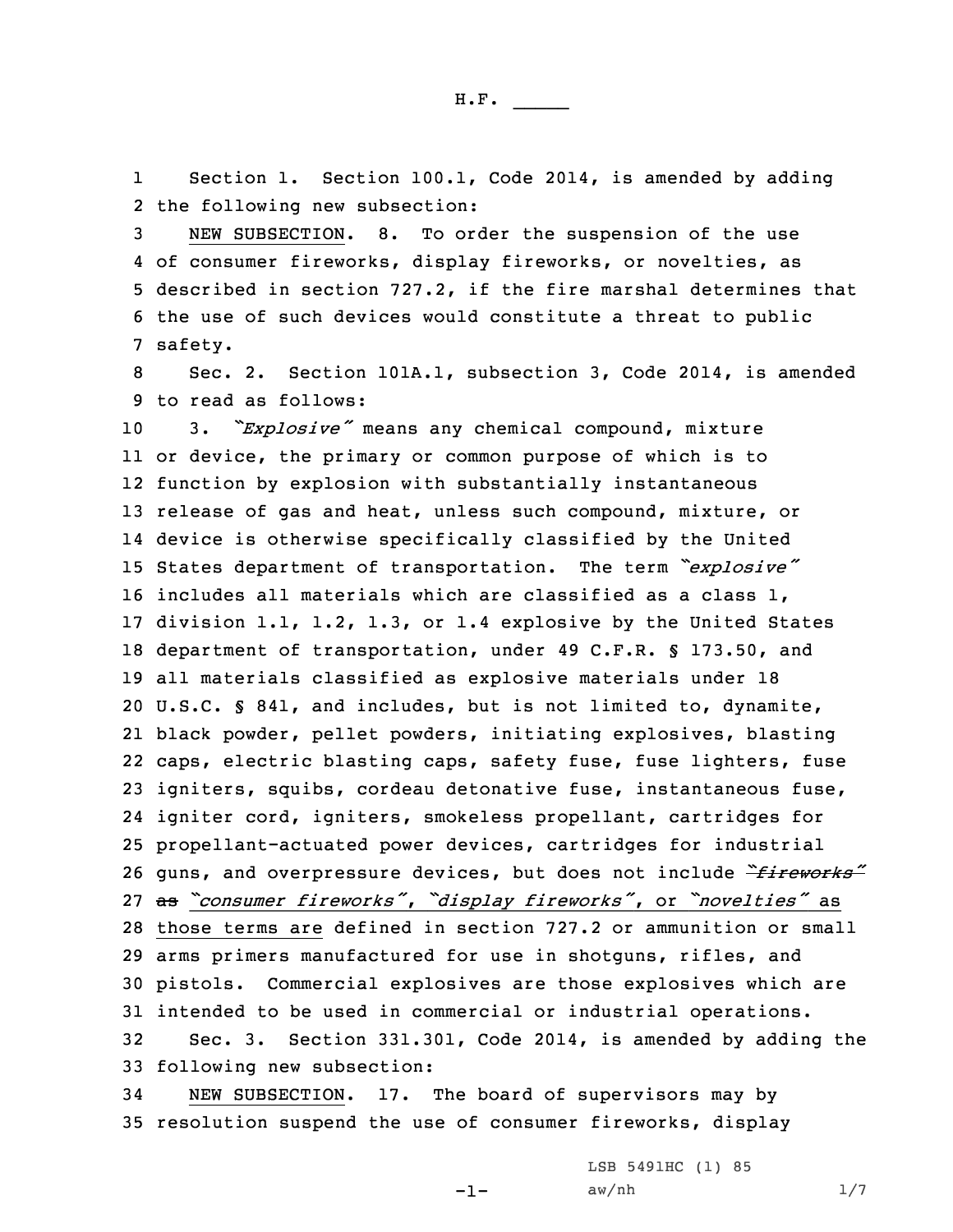H.F. \_\_\_\_\_

1 fireworks, or novelties, as described in section 727.2, if the 2 board determines that the use of such devices would constitute 3 <sup>a</sup> threat to public safety.

4 Sec. 4. Section 331.304, subsection 9, Code 2014, is amended 5 to read as follows:

6 9. The board, upon application, may grant permits for the 7 display use of display fireworks as provided in section 727.2.

8 Sec. 5. Section 364.2, Code 2014, is amended by adding the 9 following new subsection:

 NEW SUBSECTION. 6. <sup>A</sup> city council may by resolution suspend the use of consumer fireworks, display fireworks, or novelties, as described in section 727.2, if the city council determines that the use of such devices would constitute <sup>a</sup> threat to public safety.

15 Sec. 6. Section 461A.42, subsection 2, Code 2014, is amended 16 to read as follows:

 2. The use of consumer fireworks, display fireworks, and novelties, as defined in section 727.2, in state parks and preserves is prohibited except as authorized by <sup>a</sup> permit issued by the department. The commission shall establish, by rule adopted pursuant to chapter 17A, <sup>a</sup> fireworks permit system which authorizes the issuance of <sup>a</sup> limited number of permits to qualified persons to use or display fireworks in selected state parks and preserves.

25 Sec. 7. Section 727.2, Code 2014, is amended to read as 26 follows:

27 **727.2 Fireworks.**

28 1. For purposes of this section:

29 *a. "Consumer fireworks"* includes all consumer fireworks 30 enumerated in chapter 3 of the American pyrotechnics

<sup>31</sup> association's standard 87-1, and that comply with the labeling

32 regulations promulgated by the United States consumer product

33 safety commission.

<sup>34</sup> *b.* The term *"fireworks" "Display fireworks"* includes any 35 explosive composition, or combination of explosive substances,

LSB 5491HC (1) 85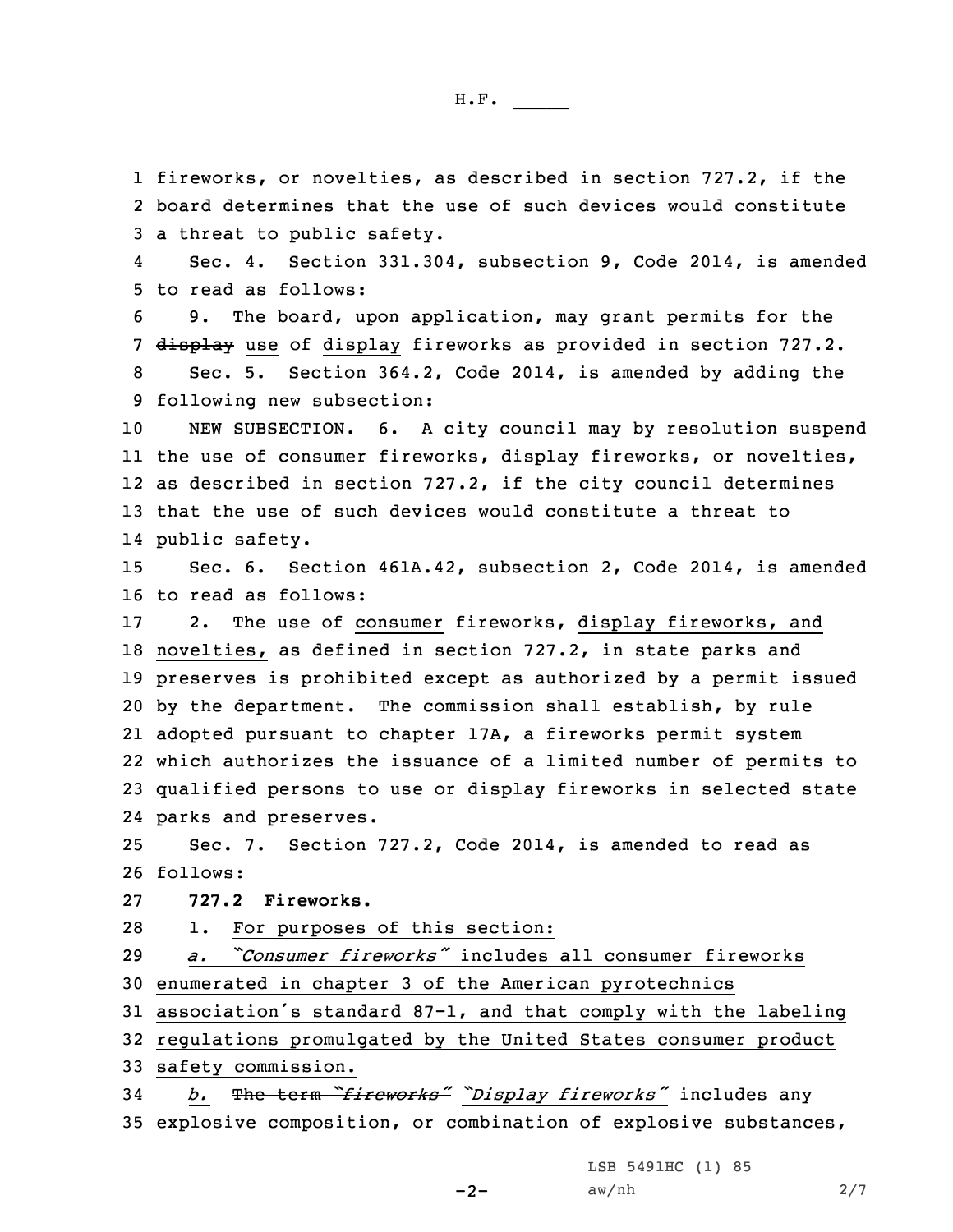or article prepared for the purpose of producing <sup>a</sup> visible or audible effect by combustion, explosion, deflagration, 3 or detonation, and includes blank cartridges, firecrackers, torpedoes, skyrockets, roman candles, or other fireworks of like construction and fireworks containing any explosive or flammable compound, or other device containing any explosive substance. The term *"fireworks" "Display fireworks"* does not 8 include goldstar-producing sparklers on wires which contain 9 no magnesium or chlorate or perchlorate, flitter sparklers 10 in paper tubes that do not exceed one-eighth of an inch in ll <del>diameter, toy snakes which contain no mercury, or caps used</del> 12 <del>in cap pistols</del> novelties or consumer fireworks enumerated in chapter <sup>3</sup> of the American pyrotechnics association's standard 14 87-1. *c. "Novelties"* includes all novelties enumerated in chapter <sup>3</sup> of the American pyrotechnics association's standard 87-1, and that comply with the labeling regulations promulgated by the United States consumer product safety commission. 2. <sup>A</sup> person, firm, partnership, or corporation who offers for sale, exposes for sale, sells at retail, or uses or explodes any display fireworks, commits <sup>a</sup> simple misdemeanor. 22 <del>In addition to any other penalties, the punishment imposed</del> 23 for a violation of this section shall include assessment  $\Theta$ £, punishable by a fine of not less than two hundred fifty 25 dollars. However, the a city council of a city or a county board of supervisors may, upon application in writing, grant <sup>a</sup> permit for the display of display fireworks by municipalities, fair associations, amusement parks, and other organizations or groups of individuals approved by the city or the county 30 board of supervisors when the display fireworks display will be handled by <sup>a</sup> competent operator, but no such permit shall be required for the display of display fireworks at the Iowa state fairgrounds by the Iowa state fair board, at incorporated county fairs, or at district fairs receiving state aid. Sales of display fireworks for such display may be made for that

 $-3-$ 

LSB 5491HC (1) 85  $aw/nh$  3/7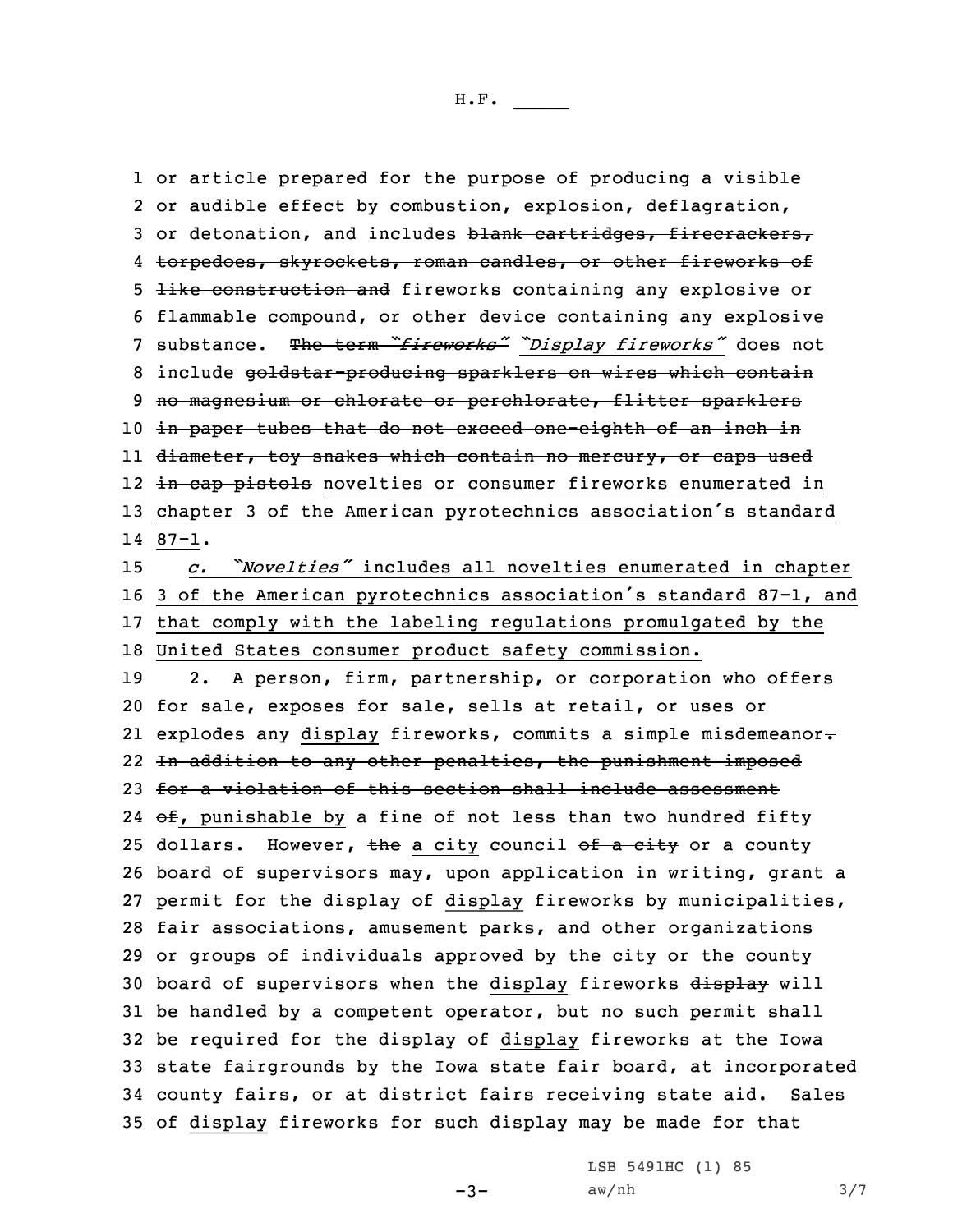1 purpose only.

| 2               | 3. a. A person who uses or explodes display fireworks while       |
|-----------------|-------------------------------------------------------------------|
| 3               | the use of such devices is suspended by a resolution adopted      |
| 4               | by the county or city in which the firework is used commits a     |
| 5               | simple misdemeanor, punishable by a fine of not less than two     |
| 6               | hundred fifty dollars.                                            |
| 7               | b. A person who uses or explodes display fireworks while the      |
| 8               | use of such devices is suspended by an order of the state fire    |
| 9               | marshal commits a simple misdemeanor, punishable by a fine of     |
|                 | 10 not less than two hundred fifty dollars.                       |
| 11              | a. A person who is at least eighteen years of age or<br>4.        |
| 12 <sup>°</sup> | a firm, partnership, or corporation may possess or transfer,      |
|                 | 13 offer for sale, expose for sale, or sell at retail to a person |
|                 | 14 who is eighteen years of age or older novelties or consumer    |
| 15              | fireworks. A person who is eighteen years of age or older may     |
|                 | 16 use or explode novelties or consumer fireworks.                |
| 17              | b. A person, firm, partnership, or corporation who transfers      |
|                 | 18 or sells novelties or consumer fireworks to a person who is    |
| 19              | less than eighteen years of age commits a simple misdemeanor,     |
| 20              | punishable by a fine of not less than two hundred fifty           |
| 21              | dollars. A person who is less than eighteen years of age who      |
| 22              | purchases, possesses, uses, or explodes novelties or consumer     |
| 23              | fireworks commits a simple misdemeanor, punishable by a fine of   |
| 24              | not less than two hundred fifty dollars.                          |
| 25              | $c.$ (1) A person who uses or explodes novelties or consumer      |
|                 | 26 fireworks while the use of such devices is suspended by a      |
|                 | 27 resolution adopted by the county or city in which the firework |
|                 | 28 is used commits a simple misdemeanor, punishable by a fine of  |
|                 | 29 not less than two hundred fifty dollars.                       |
| 30              | (2) A person who uses or explodes novelties or consumer           |
|                 | 31 fireworks while the use of such devices is suspended by an     |
|                 | 32 order of the state fire marshal commits a simple misdemeanor,  |
| 33              | punishable by a fine of not less than two hundred fifty           |
|                 | 34 dollars.                                                       |
| 35              | This section does not prohibit the sale by a<br>$3 - 5$ .<br>a.   |

LSB 5491HC (1) 85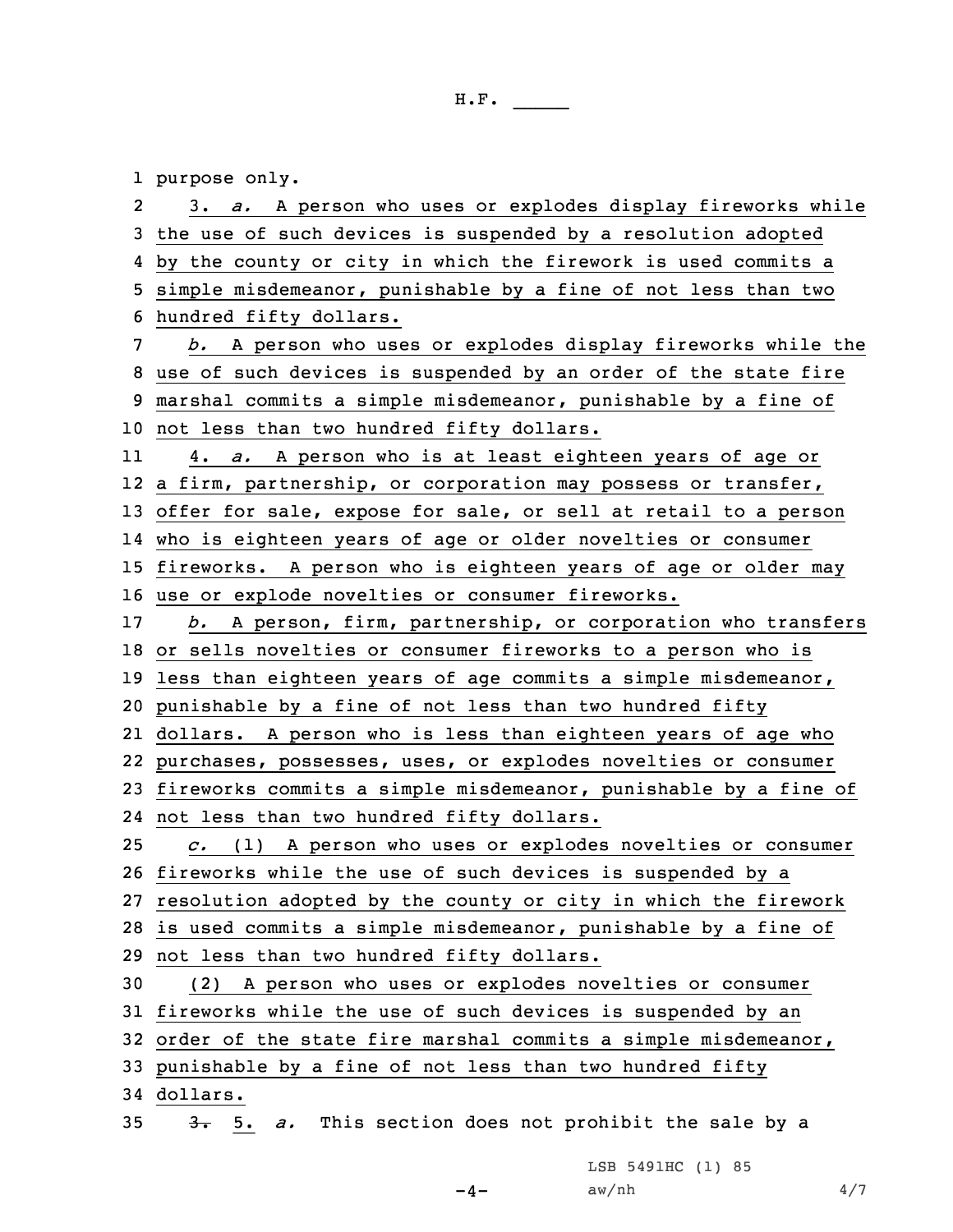resident, dealer, manufacturer, or jobber of such fireworks as are not prohibited by this section, or the sale of any kind of fireworks if they are to be shipped out of the state, or the sale or use of blank cartridges for <sup>a</sup> show or the theater, or for signal purposes in athletic sports or by railroads or trucks, for signal purposes, or by <sup>a</sup> recognized military organization.

8 *b.* This section does not apply to any substance or 9 composition prepared and sold for medicinal or fumigation 10 purposes.

11 *c.* This section does not apply to goldstar-producing 12 sparklers on wires which contain no magnesium or chlorate or 13 perchlorate, flitter sparklers in paper tubes that do not 14 exceed one-eighth of an inch in diameter, toy snakes which 15 contain no mercury, or caps used in cap pistols. 16 EXPLANATION

17 **The inclusion of this explanation does not constitute agreement with** <sup>18</sup> **the explanation's substance by the members of the general assembly.**

19 This bill provides for the legal sale and use of novelties 20 and consumer fireworks within the state.

21 Current law provides that <sup>a</sup> person, firm, partnership, or corporation who offers for sale, exposes for sale, sells at retail, or uses or explodes any fireworks, commits <sup>a</sup> simple misdemeanor. Current law, however, also provides that <sup>a</sup> county board of supervisors or the department of natural resources may grant <sup>a</sup> permit for the display of fireworks if the fireworks display will be handled by <sup>a</sup> competent operator. Current law further provides that the term "fireworks" includes any explosive composition, or combination of explosive substances, or article prepared for the purpose of producing <sup>a</sup> visible or audible effect by combustion, explosion, deflagration, or detonation, including blank cartridges, firecrackers, torpedoes, skyrockets, roman candles, or other fireworks of like construction and fireworks containing any explosive or flammable compound, or other device containing any explosive

 $-5-$ 

LSB 5491HC (1) 85  $aw/nh$  5/7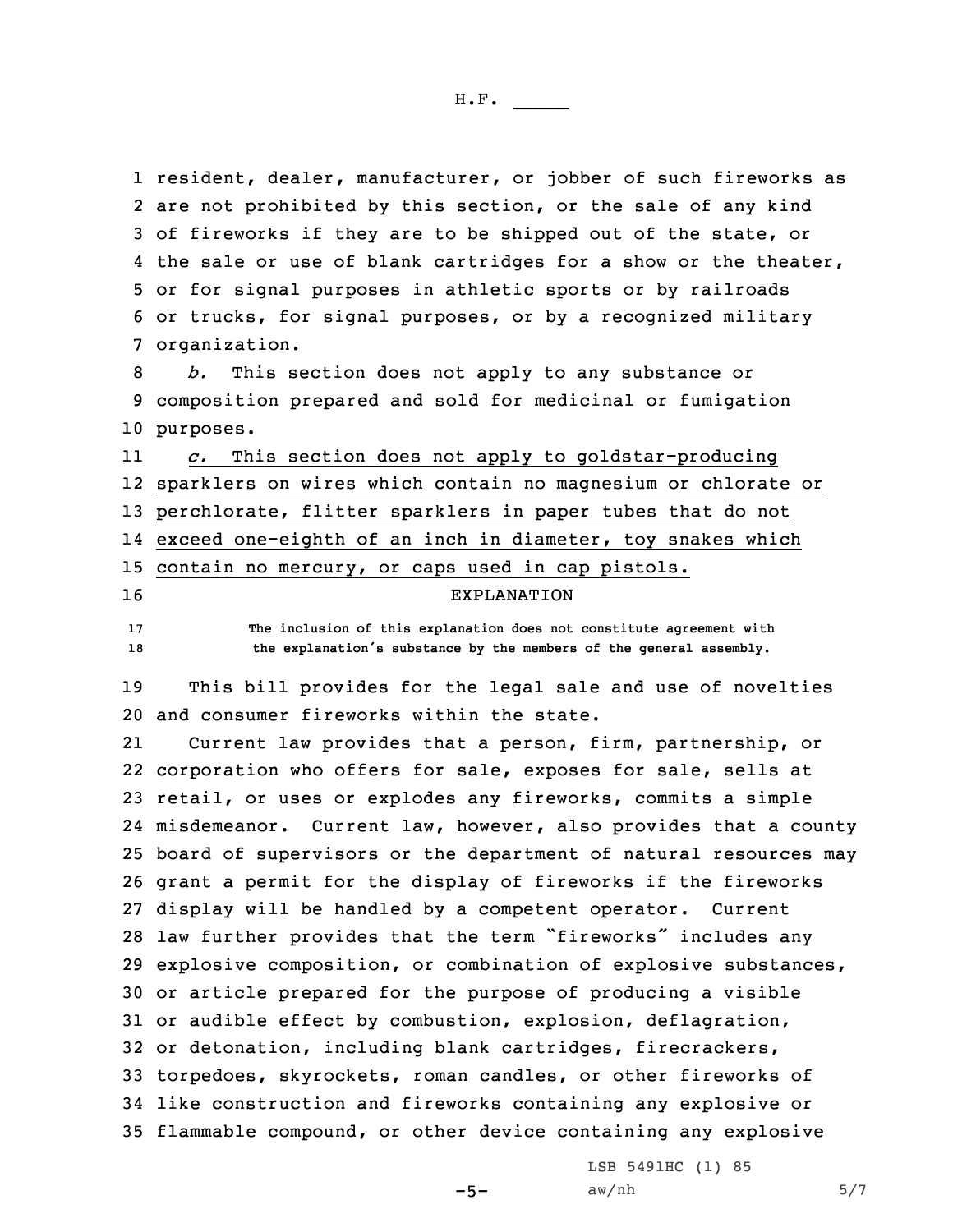H.F. \_\_\_\_\_

1 substance with limited exceptions.

 $2<sup>1</sup>$  The bill maintains these restrictions for display fireworks and provides that the term "display fireworks" shall not include novelties or consumer fireworks. The bill provides that the terms "novelties" and "consumer fireworks" each respectively include all novelties or consumer fireworks enumerated in chapter 3 of the American pyrotechnics association's standard 87-1, which comply with the labeling regulations promulgated by the United States consumer product safety commission.

11The bill provides that a person who is at least 18 years of age or <sup>a</sup> firm, partnership, or corporation may possess, or transfer, offer for sale, expose for sale, or sell at retail any novelties or consumer fireworks to any person who is at least 18 years of age. The bill provides that any person who is at least 18 years of age may use or explode novelties or consumer fireworks.

 The bill provides that <sup>a</sup> person, firm, partnership, or corporation who transfers or sells novelties or any consumer firework to <sup>a</sup> person who is less than 18 years of age commits <sup>a</sup> simple misdemeanor. <sup>A</sup> person who is less than 18 years of age who purchases, possesses, uses, or explodes novelties or any consumer fireworks commits <sup>a</sup> simple misdemeanor. <sup>A</sup> simple misdemeanor is generally punishable by confinement for no more than 30 days or <sup>a</sup> fine of at least \$65 but not more than \$625 or by both, but the bill provides for <sup>a</sup> fine of <sup>a</sup> least \$250. The bill provides that the state fire marshal may order the suspension of the use of consumer fireworks, display fireworks, or novelties if the fire marshal determines that the use of such devices would constitute <sup>a</sup> threat to public safety. The bill further provides that <sup>a</sup> county board of supervisors or city council may by ordinance suspend the use of consumer fireworks, display fireworks, or novelties if the board or council determines that the use of such devices would constitute <sup>a</sup> threat to public safety. The bill provides that <sup>a</sup>

-6-

LSB 5491HC (1) 85  $aw/nh$  6/7